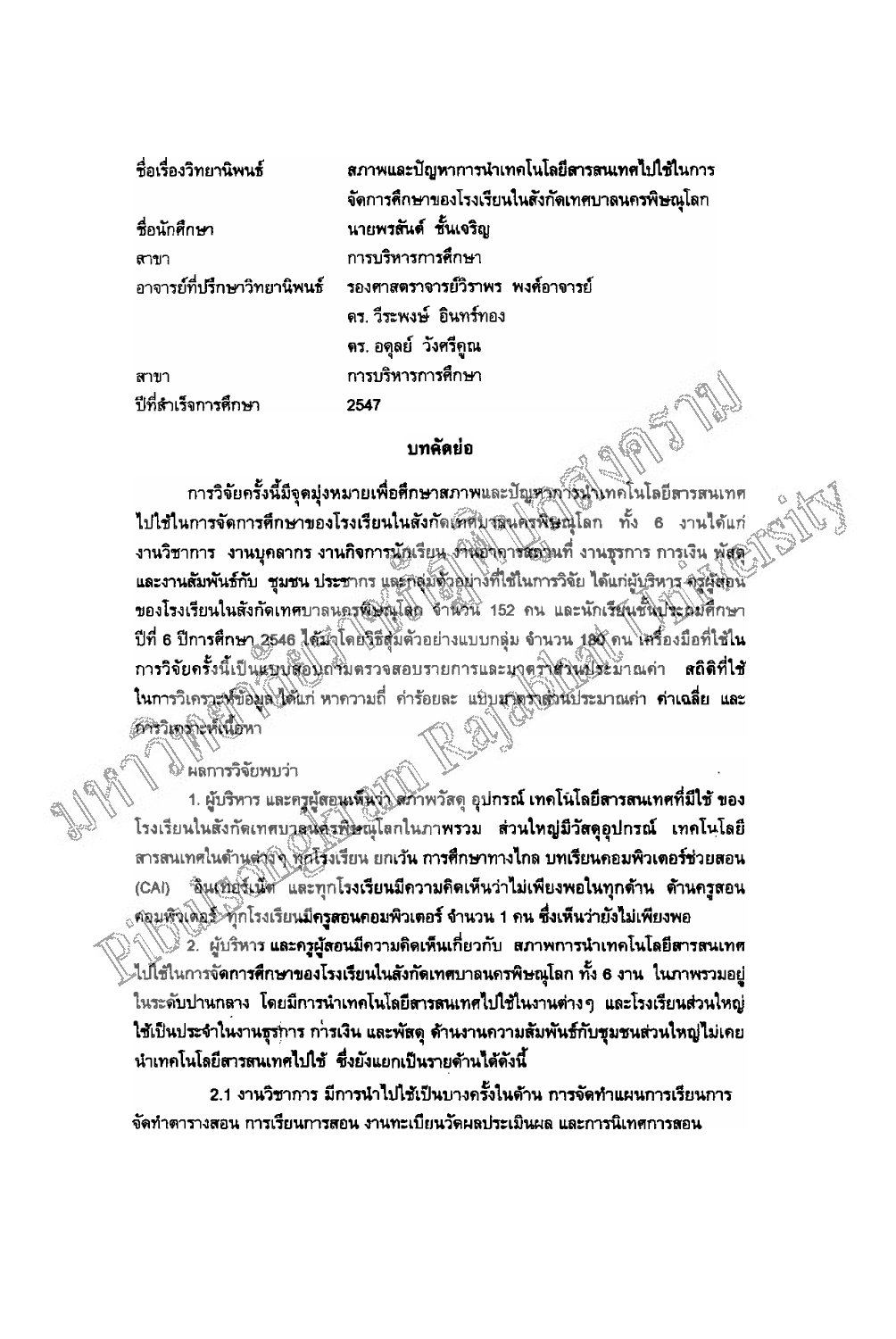2.2 งานบุคลากร ทุกโรงเรียนในสังกัดเทศบาลนครพิษณุโลก มีการนำไปใช้เป็น ี บางครั้งในทุกด้าน ได้แก่ งานทะเบียนบุคลากร การจัดทำและวิเคราะห์ข้อมูลเพื่อวางแผน อัตรากำลังคน การบันทึกข้อมูล สถิติเกี่ยวกับการมาปฏิบัติงานของบุคลากร - การรายงาน การปฏิบัติงานของบุคลากร และการบันทึกผลการติดตามโครงการต่าง ๆ ของโรงเรียน

2.3 งานกิจการนักเรียน มีการนำไปไข้เป็นบางครั้งในต้าน การทำบอร์ด แผ่นป้าย ประกาศ งานกิจกรรมนักเรียน การบริการแนะแนวอาชีพ และการพิมพ์เอกสารต่างๆของงาน ปกครองนักเรียน

2.4 งานอาคารสถานที่ มีการนำไปใช้เป็นบางครั้งในด้าน การบันทึก และแสดง นผนผังของอาคารสถานที่ บันทึกการปฏิบัติงานของฝ่ายรับผิดชอบอาคารสถานที่ แสะพรัพผู้สิ้น ของโรงเรียน

2.5 งานธุรการ การเงิน และพัสดุ มีการนำไปใช้เป็นประจำในด้าน งานดารบรรณ การจัดทำแบบรับหนังสือเข้า และออก งานทะเบียน สถิติ การพิมพ์เอกสาร หรือจัดทำรายงาน การจัดสรรงบประมาณ งานระบบบัญชีการเงิน ฮัศรีทั้งพัญชีเงินเดียนครู การติดตามผลการ ปฏิบัติงาน และการใช้งบประมาณของโรงเรียน...

2.6 งานงานความสัมพันธ์กันชุมชน ไม่เคยมีการนำไปใช้ในด้าน งานทะเมีย์นสีเษย เก่า งานทะเบียนสมาคมผู้ปกครองผู้สะการให้ชุมชนิเข้ามาใช้บริการสื่อต่างๆ ด้านเชิงในโลยี สารสนเทศของโรงเรียน

นักเรียนมีทางไช้ วัสดุ อุปกรณ์ เทคโนโลยีสารสมเพ็ตที่มีในโรงเรียนในสังกัด  $3<sub>1</sub>$ เทศบาลนครพิษัญไล่คนน้ำวิพรวม อยู่ในระดับใช้เป็นบางสูจุ้ง ผู้กูเว้นด้าน คอมพิวเตอร์ช่วยสอน นักะอินเทอร์เน็ตที่ไม่เคยใช้

4) ผู้บริหาร และครูผู้สอนมีความคิดเห็นเกี่ยวกับ ปัญหา**การนำเทคโนโลยีลารสนเทศ** ไปใช้ในการจัดการศึกษาของโรงเรียนในสิ่งอัดเทศบาลน**กรพิษณุโลก ในภาพรวมอยู่ในระดับ** ้ปานกลาง เมื่อพิจารณาญี่นูรังยุข้อพับว่า ผู้บริหา**ร และครูผู้สอนส่วนมากมีบัญหาในระดับ** ปานกลางมีบางข้อที่<u>มีปัญหาในระ</u>ดับมากได้แก**่ในเรื่อง จำนวนคอมพิวเตอร์มีไม่เพียงพอต่อการ** เรียนการุสอน สรัตถิงวัจจัยโอกาสในการเรียนคอมพิวเตอร์ให้แก่นักเรียนอย่างทั่วถึง ครูขาด ดวามรู้ในกังวิโชิงาันในอินเตอร์เน็ต ขาดบุคลากรที่มีความรู้ความชำนาญเกี่ยวกับเทคโนโลยี สิ่งสินให้ทั้งวาดบุคลากรที่มีความรู้และประสบการณ์ในการบำรุงรักษาอุปกรณ์ วัสดุ อุปกรณ์ ต่งงๆที่เกี่ยวข้องกับการใช้เทคโนโลยีสารสนเทศมีไม่เพียงพอ ้อุปกรณ์ต่าง ๆ ที่มีอยู่ขาด ประสิทธิภา**พ** 

5. นักเรียนมีปัญหาการนำเทคโนโลยีสารสนเทศไปใช้ในการจัดการศึกษาของโรงเรียน ในสังกัดเทศบาลนครพิษณุโลก ในภาพรวมอยู่ในระดับปานกลาง และเมื่อพิจารณาเป็นรายข้อ พบว่านักเรียนส่วนมากมีปัญหาในระดับปานกลาง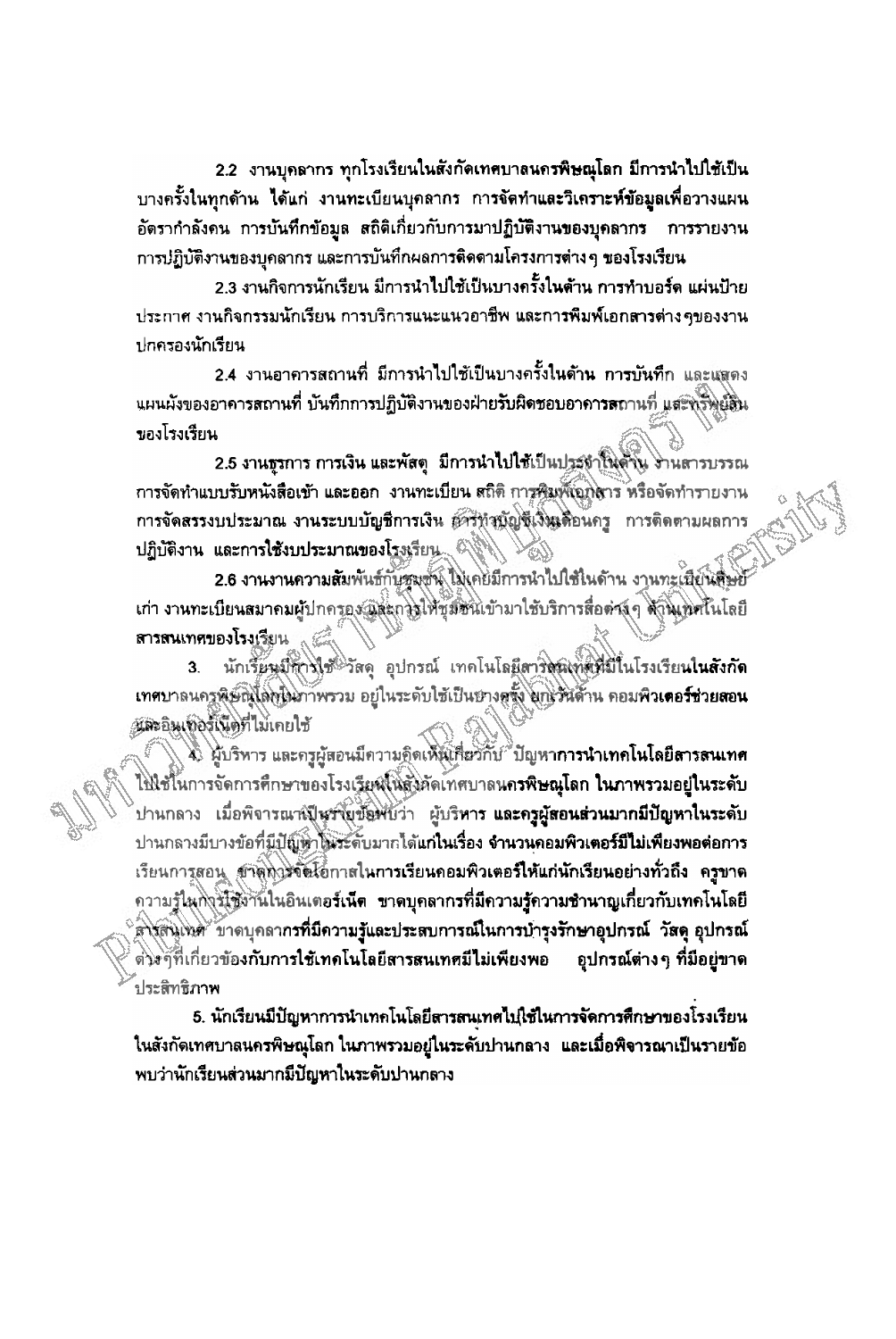| <b>Title</b>    | THE STATE AND THE PROBLEMS OF USING THE        |
|-----------------|------------------------------------------------|
|                 | INFORMATION TECHNOLOGY FOR EDUCATIONAL         |
|                 | <b>MANAGEMENT IN THE UNICIPALITY SCHOOL IN</b> |
|                 | <b>PHITSANULOK</b>                             |
| <b>Author</b>   | Phomsan Chanjaream                             |
| <b>Advisors</b> | Associate Professor Virapom Pongajan           |
|                 | Dr. Weerapong Inthong                          |
|                 | Dr. Adul Wangsrikoon                           |
| <b>Field</b>    | <b>Educational Administration</b>              |
| Year            | 2004                                           |
|                 |                                                |

## **ABSTRACT**

**The purpose of this research was to study** the condition **and the prpblems of**  information technology implementation in 6 departments of the municipality schools. the **subjects of this study were 152 directors and teachen and 180 students of the municipality schools under Phitsanulok Municipality in 2004. The data were dWed by using a checklist and a reting scare. The data were analyzed by utitiied** frequency, **percentage, mean, and content analysis.** 

The results revealed that directors and **teachers thought** that most schools *utilized* **information technology, but they considered that the use of distance education, CAI and the Internet was not adequate because each sdrd had** onty **one computer teacher, which was not enough. They also thought that the use of information technology in the six deparbnents was at the medium level and it was** usa **mast for**  administration, financial management, and supplies affairs, whereas in the Public **Reiations department it was never keen used. The problem, in relation ta the informetion twhnology implementation, was considered at the medium level.** The **most**   $s$ erious problems were insufficient computers for the number of students, the lack of **knowledge about the intemet, the lack of personnet who had expertise in information**  technology, and low quality of equipment operation and maintenance. In the students' views, they sometimes used information technology but they had never used CAI and **the internet. They thought their problem of using information technology was at the**  medium level.